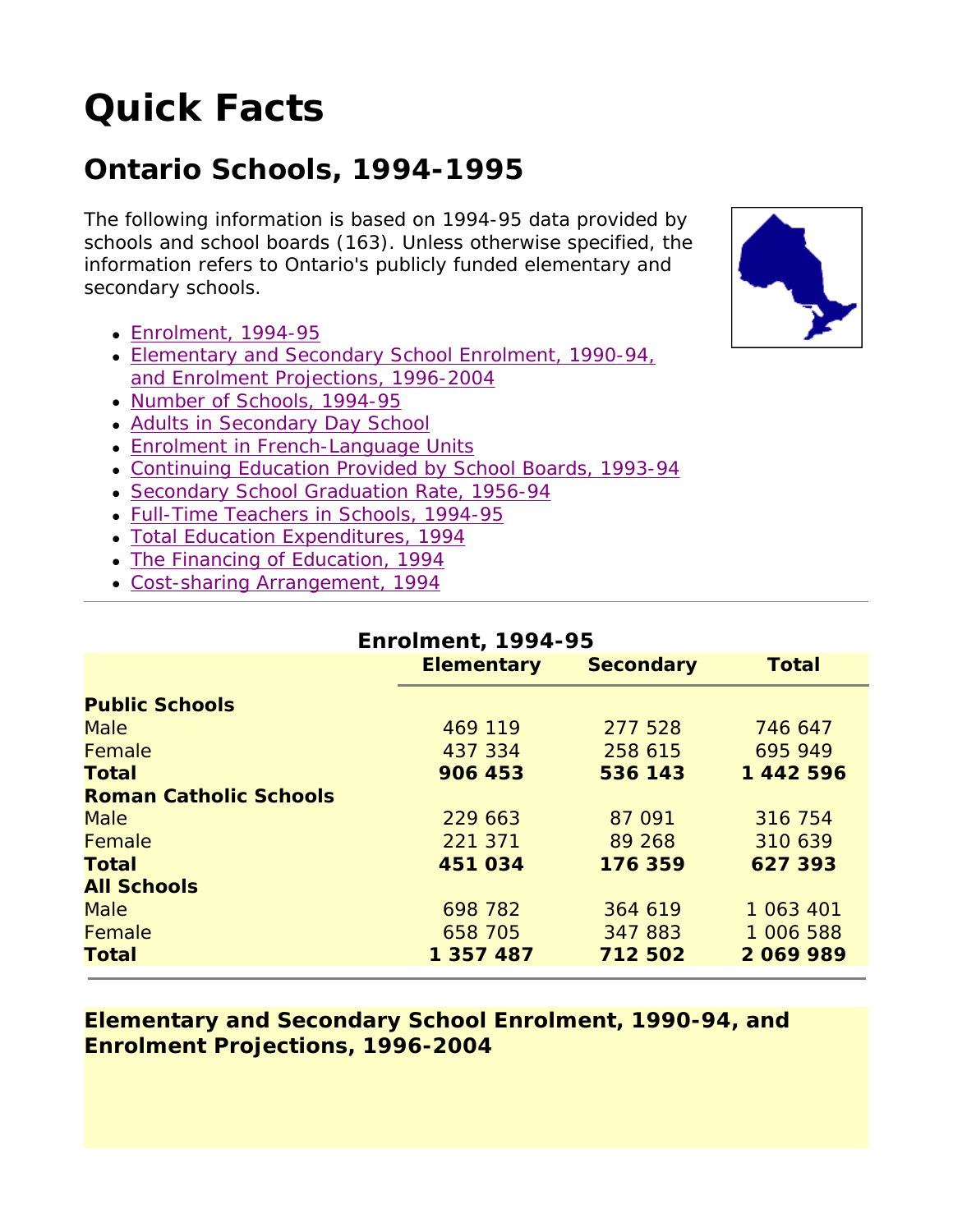

| Number of Schools, 1994-95    |                   |                  |              |  |  |
|-------------------------------|-------------------|------------------|--------------|--|--|
|                               | <b>Elementary</b> | <b>Secondary</b> | <b>Total</b> |  |  |
| <b>Public schools</b>         | 2 945             | 598              | $3547*$      |  |  |
| <b>Roman Catholic schools</b> | 1 4 2 5           | 206              | 1 631        |  |  |
| Total                         | 4 3 7 0           | 804              | $5178*$      |  |  |

\* Includes four schools managed by the Ministry of Education and Training, which operate at both the elementary and the secondary levels and which are therefore not shown in eitherthe elementary or the secondary totals.

| <b>Adults in Secondary Day School</b> |         |  |  |         |  |  |                                                             |  |
|---------------------------------------|---------|--|--|---------|--|--|-------------------------------------------------------------|--|
|                                       | 1980-81 |  |  | 1994-95 |  |  |                                                             |  |
| <b>Age Group</b>                      |         |  |  |         |  |  | Male $(\%)^*$ Female $(\%)^*$ Male $(\%)^*$ Female $(\%)^*$ |  |
| $19 - 21$                             |         |  |  |         |  |  | $9,421$ (3.1) $4,979$ (1.8) 31 842 (8.7) 20 430 (5.9)       |  |
| 22 and older                          |         |  |  |         |  |  | $1441$ (0.5) $3519$ (1.2) $18558$ (5.1) $31287$ (9.0)       |  |
| <b>Total</b>                          |         |  |  |         |  |  | 10 862 (3.6) 8 498 (3.0) 50 400 (13.8) 51 717 (14.9)        |  |

\*Percentage of total secondary school enrolment.

| <b>Enrolment in French-Language Units</b> |         |         |         |         |
|-------------------------------------------|---------|---------|---------|---------|
|                                           | 1980-81 | 1992-93 | 1993-94 | 1994-95 |
| <b>Elementary</b>                         | 67 298  | 69 283  | 69 195  | 69 385  |
| <b>Secondary</b>                          | 28 959  | 28 3 94 | 27 801  | 28 510  |
| <b>Total</b>                              | 96 257  | 97 677  | 96 996  | 97895   |

**Continuing Education Provided by School Boards, 1993-94\* Enrolment**

**Type of Course** <br> **English French Total** <br> **English French Total**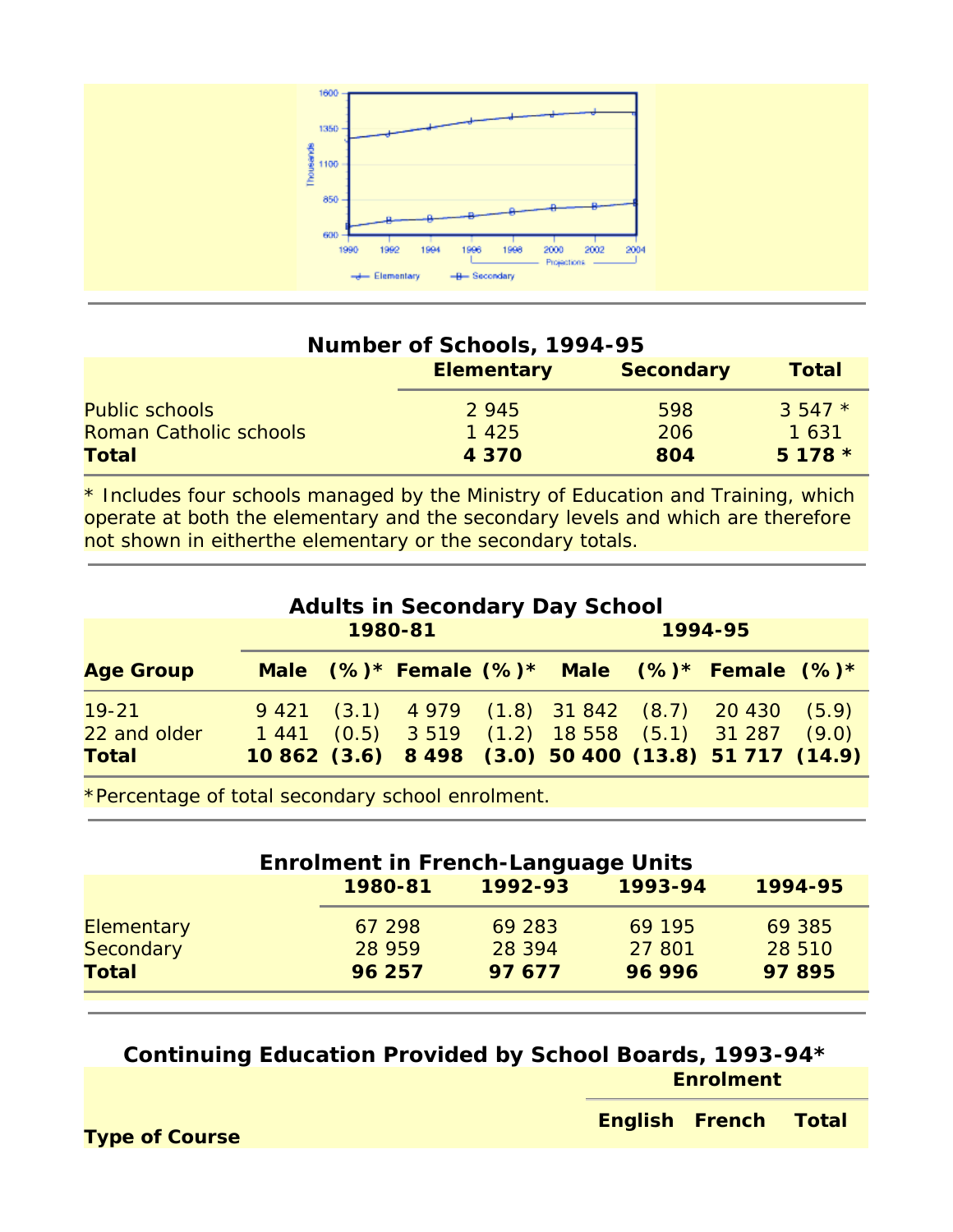| Secondary school credit courses                     | 238 899                |         | 6 353 245 252 |
|-----------------------------------------------------|------------------------|---------|---------------|
| Non-classroom correspondence courses or self-study  | 43 402                 | 6 9 4 3 | 50 345        |
| Adult basic literacy and numeracy                   | 38 641                 | 451     | 39 092        |
| English or French as a second language              | 190 097                |         | 8 622 198 719 |
| Native as a second language                         | 1 0 1 0                | 984     | 1 9 9 4       |
| Citizenship and official national languages classes | 12 141                 | 1 587   | 13 728        |
| Non-credit courses                                  | 345 306                |         | 3 370 348 676 |
| <b>Total</b>                                        | 869 496 28 310 897 806 |         |               |

\*Enrolment in courses offered in 1993-94, generally in the evening, and during the summer of 1994.

#### **Secondary School Graduation Rate, 1956-94**



\*Includes graduates from private schools.

\*\*The 1993-94 figure is not strictly comparable with the figures in previous years due to a change in the definition of population and the methodology for estimating population totals.

| <b>Full-Time Teachers in Schools, 1994-95</b> |                             |          |               |
|-----------------------------------------------|-----------------------------|----------|---------------|
|                                               | <b>Elementary Secondary</b> |          | <b>Total</b>  |
| <b>Number of Teachers</b>                     |                             |          |               |
| <b>Public School Boards</b>                   |                             |          |               |
| <b>Male</b>                                   | 13 105                      | 19 857   | 32 962        |
| Female                                        | 35 845                      | 14 7 7 3 | 50 618        |
| <b>Total</b>                                  | 48 950                      |          | 34 630 83 580 |
| <b>Roman Catholic School Boards</b>           |                             |          |               |
| <b>Male</b>                                   | 5 0 4 0                     | 5 7 1 7  | 10 757        |
| Female                                        | 18 0 95                     | 5 0 6 0  | 23 155        |
| <b>Total</b>                                  | 23 135                      |          | 10 777 33 912 |
| <b>Positions Held</b>                         |                             |          |               |
| Principals and vice-principals                | 5839                        | 1877     | 7 7 1 6       |
| Percentage female                             | 39.0%                       | 27.6%    | 36.3%         |

#### **Full-Time Teachers in Schools, 1994-95**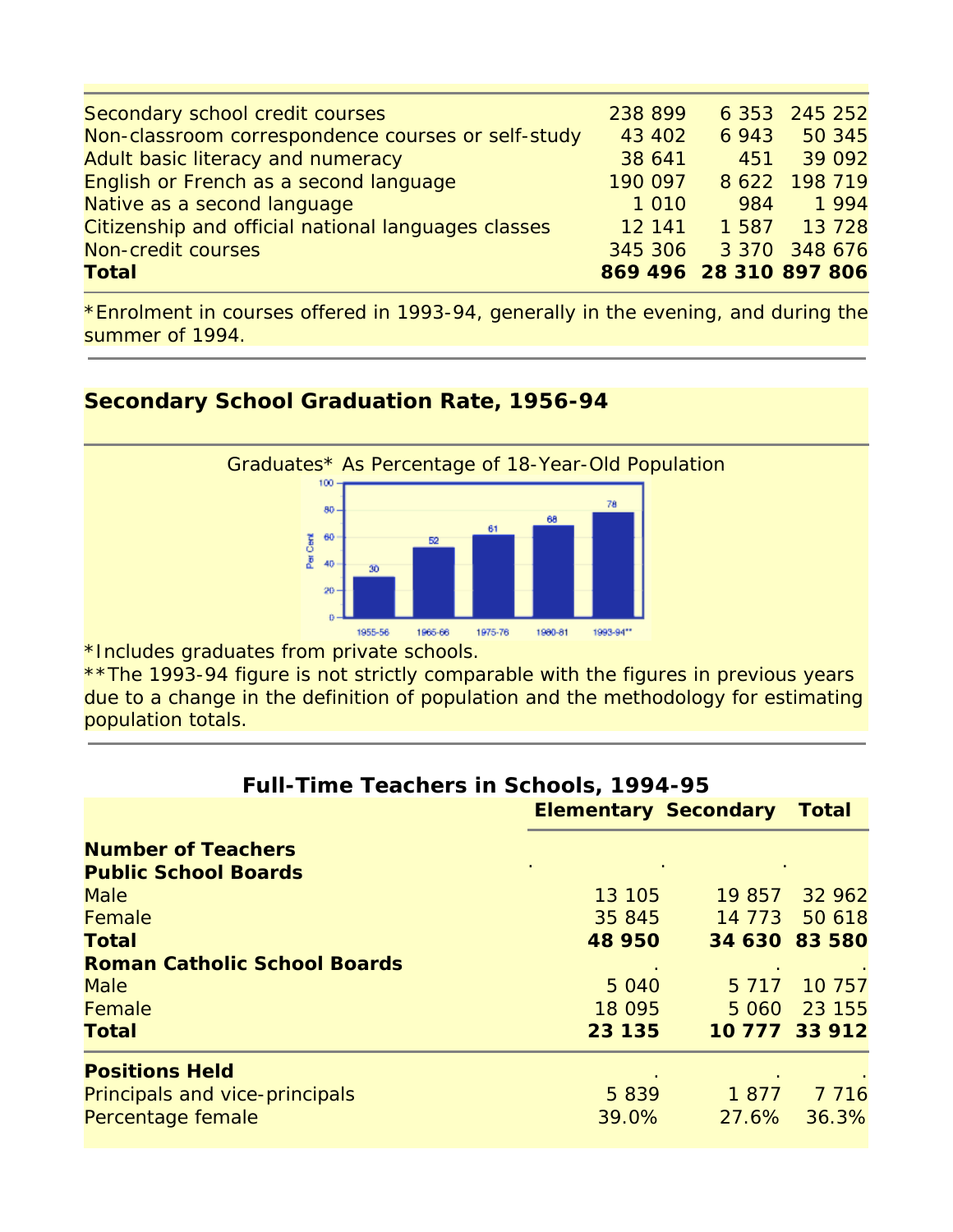| 16.4<br>79.3% | 16.7  | <b>16.5</b><br>93.6% 84.8% |
|---------------|-------|----------------------------|
| 78.0%         |       | 46.6% 67.4%                |
| 66 246        |       | 33 883 100 129             |
|               |       | $36.5\%$ 36.5%             |
|               | 9.647 | 9647                       |
|               |       |                            |

#### **Total Education Expenditures, 1994\***



\*Data are for 1994 calendar year.

\*\* The category "Salaries, Benefits" includes contributions to Teachers' Pension Fund.

| The Financing of Education, 1994*  |                   |                  |              |  |  |
|------------------------------------|-------------------|------------------|--------------|--|--|
|                                    | <b>Elementary</b> | <b>Secondary</b> | <b>Total</b> |  |  |
| <b>Revenues (in billions):</b>     |                   |                  |              |  |  |
| <b>Property taxes</b>              | 4.572             | 3.675            | 8.247        |  |  |
| Provincial grants                  | 3.860             | 2.072            | 5.932        |  |  |
| Other revenues                     | 0.203             | 0.263            | 0.466        |  |  |
| Total                              | 8.635             | 6.010            | 14.645       |  |  |
| <b>Expenditures (in billions):</b> |                   |                  |              |  |  |
| Operating expenditures             | 7.461             | 5.360            | 12.821       |  |  |
| Other support**                    | 0.594             | 0.329            | 0.923        |  |  |
| Capital expenditures               | 0.580             | 0.321            | 0.901        |  |  |
| <b>Total</b>                       | 8.635             | 6.010            | 14.645       |  |  |

\*Data are for 1994 calendar year.

\*\*The category "Other support" includes contributions to Teachers' Pension Fund and "Other" education programs.

### Cost-sharing Arrangement, 1994\*

Total Cost of Education  $= $14.645$  billion